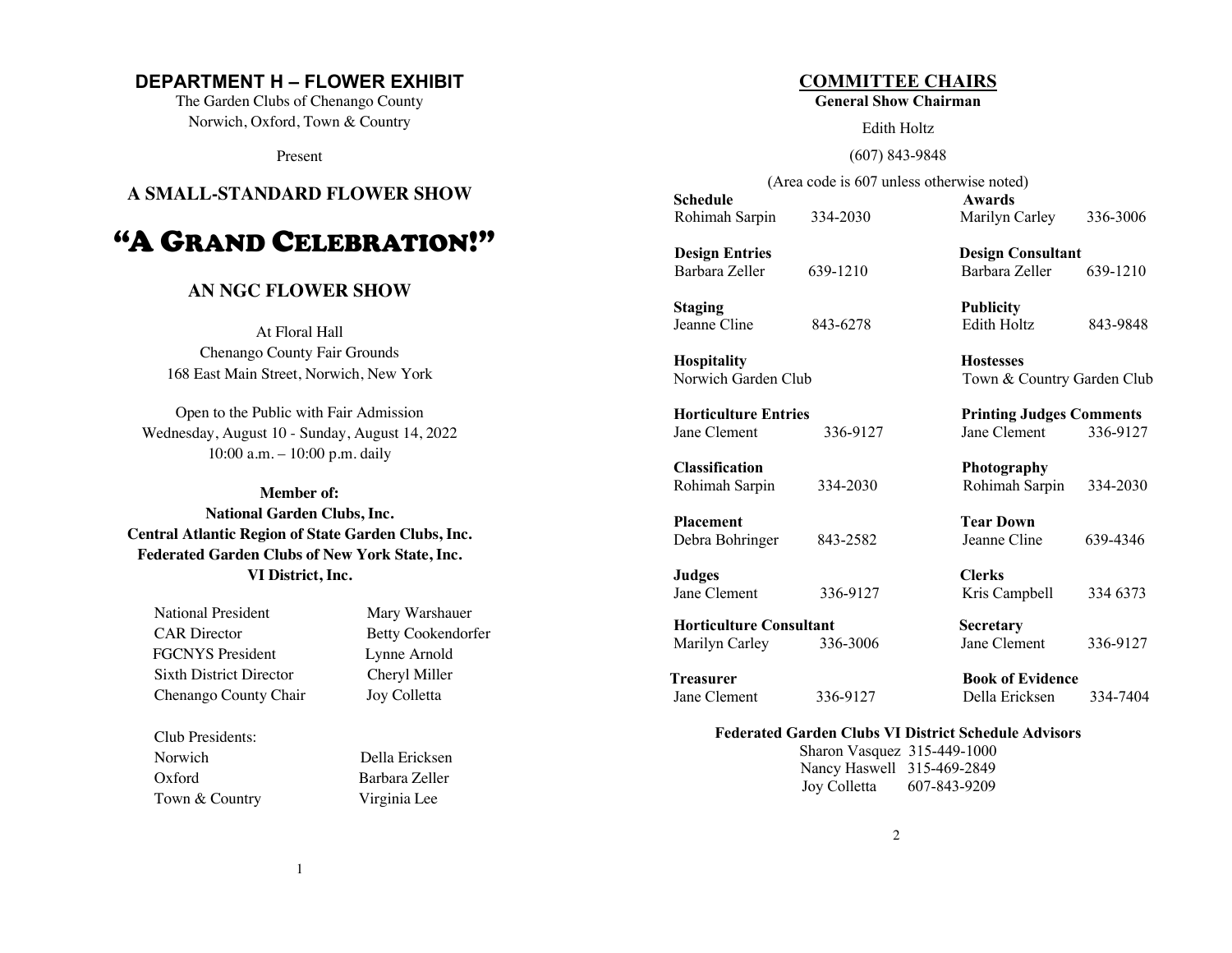#### **TABLE OF CONTENTS**

| Notes (Horticulture, Design, Botanical Arts Definitions)16-17 |  |
|---------------------------------------------------------------|--|
|                                                               |  |

#### **GENERAL SHOW RULES**

1. This is a Small Standard Flower Show according to the requirements and guidelines of National Garden Clubs, Inc., The Handbook for Flower Shows 2017, Revised Edition [HB] and revisions printed in The National Gardener magazine. **THIS SCHEDULE IS THE LAW OF THE SHOW**. One copy of the handbook is on reserve at the Guernsey Memorial Library, Norwich, NY.

#### ENTRIES

2. All classes are open to residents of Chenango County or any member of a Chenango County garden club except where specified.

3. Entry cards are available from the Fair Office, Chenango County Fairgrounds, 168 East Main Street, Norwich, NY 13815. Main Gate Office will be open for registration of entries Monday, July 25th through Friday, July 29th from 10 a.m. to 5 p.m.; and Monday, August 1st through Friday, August 5th from 10 a.m. to 6 p.m.; and Saturday, August 6th, from 9 a.m. to 12 noon. Registration closes Saturday, August 6th, at 12 noon. All entries are done by advanced registration at the Office. See Division rules for entry fee information.

4. All entries are assessed an entry fee which is ten (10) percent of the first place monetary award if class entered. Entry fees vary by division and listed in division rules. Entry cards, supplied by the Fair Office, MUST be properly filled out by exhibitor and submitted with each entry.

#### 5. **HORTICULTURE** entries are limited to 10 per person,

6. All design entries are to be the work of one exhibitor except those designated for competition among garden clubs.

7. HORTICULTURE entry placements will be accepted Monday, August  $8<sup>th</sup>$  from 5 p.m. to 7 p.m. and Tuesday, August 9<sup>th</sup>, from 7 a.m. to 10 a.m.

8. **DESIGN** entry placements will be placed Monday, August 8<sup>th</sup> from 5 p.m. to 7 p.m. and Tuesday, August 9<sup>th</sup>, from 7 a.m. to 12 noon.

9. All entries must be approved by the Entries and Classification Chairmen for conformity to the schedule. The Classification Chairman may disqualify entries if not worthy, which includes diseased or insect-infested entries or plants on the Conservation list (see Rule 14 below).

10. Division I Horticulture entries will be placed by the Placement Committee. All other entries will be placed by exhibitors. **Once placed, entries are considered exhibits.**

11. Exhibitors must vacate the floor by 12 noon, Tuesday, August  $9<sup>th</sup>$ , as soon as their entries are complete, whichever is earlier.

#### **EXHIBITS**

12. Fresh plant material must be emphasized throughout the show.

13. Artificial plant material and the embellishment or treating of fresh plant material is prohibited in all divisions.

14. Plants on the NYS list of legally protected native plants cannot be exhibited in competitive classes, except in the Special Exhibit Division as an Educational Exhibit. Such plants must have been acquired in a lawful manner and many be cut specimens and/or potted plants.

15. Birds' nests and feathers of protected birds (per NYS law) and taxidermal animals may not be used in any division. (See HB p81)

16. Exhibitors are responsible for maintaining the quality of their exhibits for the duration of the Show. The Classification Chairman reserves the right to refresh or remove any exhibit not meeting this requirement.

17. It is suggested that containers, accessories, and properties be labeled with name and address of exhibitor. The Show Committee will endeavor to protect all exhibits but cannot be responsible for damage or loss to the exhibitor's property.

18. All exhibits must be removed Sunday, August 14th between 6 and 7 p.m. Exhibitors unable to pick up their exhibit/s should make arrangements for someone else to do so. Any exhibit not picked up by 7 p.m. will be removed by the Committee.

#### JUDGING

19. Judging will begin promptly at 1 p.m., Tuesday, August  $9<sup>th</sup>$ . In addition to the judges, only the Show Chairman, Classification Chairman, and clerks may be on the floor during judging.

20. Judging will use the National Garden Club Standard System of Awarding. Exhibits not worthy of an award will have a checkmark noting that they have been judged.

21. Judges are required to consider giving 90+ to worthy exhibits not receiving a blue ribbon. Ribbons with 90+ will be signed by the judges.

22. The decisions of the judges are final. Awards may be withheld if not merited.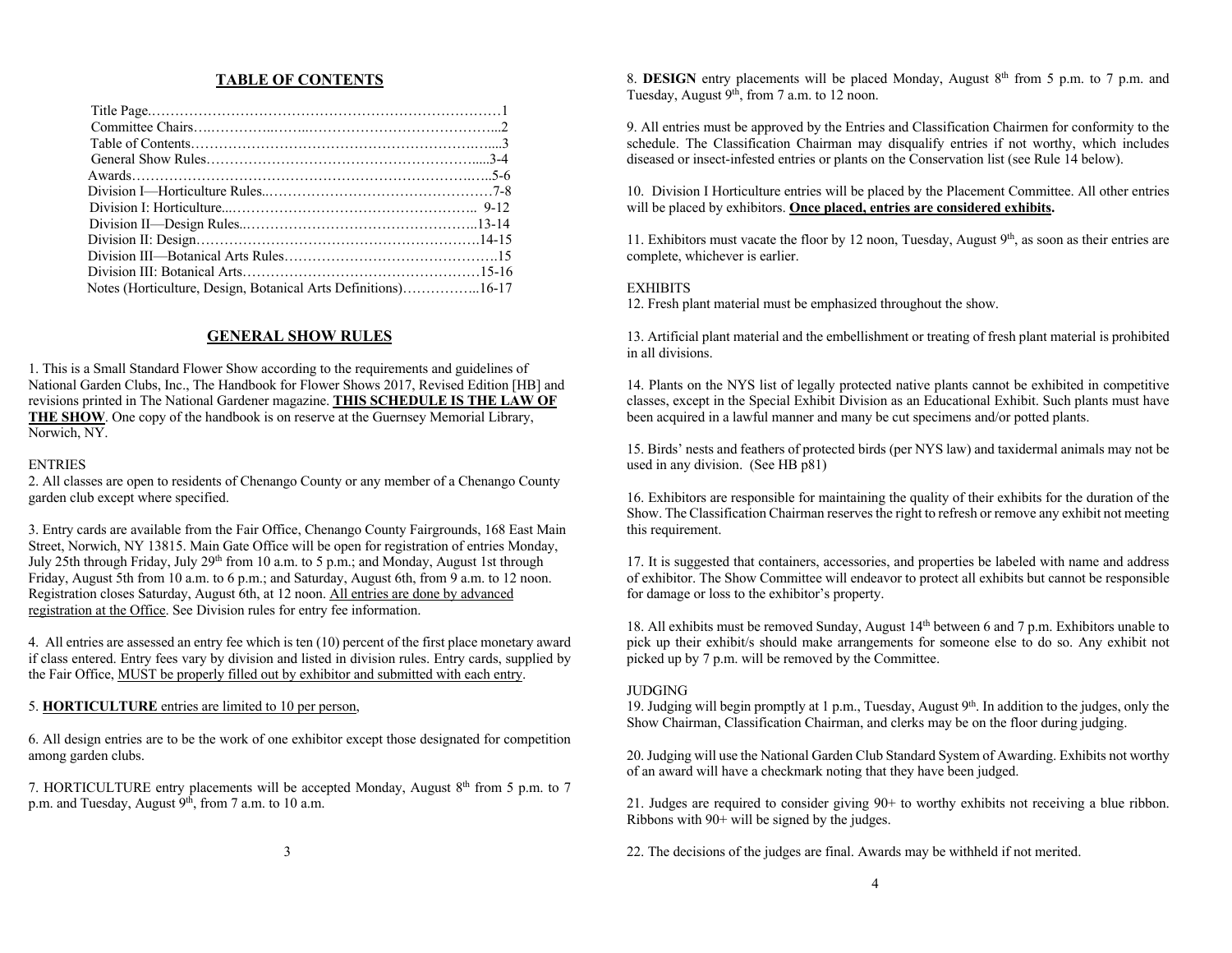#### **AWARDS**

The NGC Standard System of Awarding is used in all divisions.

Only one (1) first place (blue) ribbon per class or sub-class scoring 90 points or more. Only one (1) second place (red) ribbon per class or sub-class scoring 85 points or more. Only one (1) third place (yellow) ribbon per class or sub-class scoring 80 points or more. One (1) or more honorable mention (white) ribbons may be awarded in a class or subclass scoring 75 points or more.

### **DIVISION I—HORTICULTURE AWARDS**

#### **HORTICULTURE TOP EXHIBITOR AWARDS**

**DIVISION AWARD**

**AWARD OF HORTICULTURAL EXCELLENCE**

Rosette of green, orange and blue ribbons

One *Award of Horticultural Excellence* is offered to the highest scoring blue ribbon winner and correctly named exhibit in the entire Horticulture Division.

#### **SECTION AWARDS**

#### **GENERAL REQUIREMENTS**

Exhibit must be a correctly named blue ribbon winner scoring 95 points or above in a designated section of at least three classes (there is no minimum number of exhibits).

#### **ARBOREAL AWARD**

Rosette of two values of green ribbons

Three *Arboreal Awards* may be awarded in designated sections of fresh plant material consisting of tree and/or shrub branches (one per section). Division I, Sections I, is eligible.

#### **AWARD OF MERIT**

Rosette of orange ribbons

Five **Awards of Merit** may be awarded in designated sections with a common characteristic (one per section). Division I, Sections A, B, C, D and E are eligible.

#### **GROWER'S CHOICE AWARD**

Rosette of dark green ribbons Three *Grower's Choice Awards* may be awarded in designated sections consisting of container-grown plants or combination plantings (one per section). Division I, Sections F, G and H are eligible.

#### **ADDITIONAL NATIONAL AWARD**

To be awarded by the Show Awards Chairman

#### **SWEEPSTAKES AWARD**

Rosette of green and white ribbons

To be awarded by the Show Awards Chairman

One *Sweepstakes Award* will be awarded to the exhibitor winning the largest number of combined points in the Horticulture Division (Top Award = 2 points; Blue = 3 points). In case of tie, red ribbons will be totaled, and then yellow if need be. The tabulation will be done by the Awards Chairman after judging has been completed.

#### **CHENANGO COUNTY FAIR HORTICULTURE MONETARY AWARDS**

To be awarded by the Show Awards Chairman

| 1 <sup>st</sup> Premium | $2nd$ Premium | $3rd$ Premium |
|-------------------------|---------------|---------------|
| \$2.00                  | \$1.50        | \$1.00        |

# **DIVISION II—DESIGN AWARDS**

#### **NATIONAL GARDEN CLUBS TOP EXHIBITOR AWARDS**

### **DIVISION AWARD AWARD OF DESIGN EXCELLENCE**

Rosette of gold ribbon

One *Award of Design Excellence* is offered to an exhibit scoring 95 points or above entered by a single exhibitor, judged the finest in the entire Design Division. If the exhibit is in a section where a Top Exhibitor Award is offered, it must have won that award to be eligible. Division II, Sections A and B are eligible.

#### **SECTION AWARDS DESIGNER'S CHOICE AWARD**

#### Rosette of purple ribbons

The *Designers Choice Award* may be awarded in a section where the exhibitor has freedom to choose plant materials (fresh and/or dried) and components. Exhibit, Traditional or Creative, must be a blue ribbon winner scoring 95 or above in a designated section of at least three classes with a minimum of four exhibits in each class. Judges must withhold the award if no exhibit meets the requirements. Division II, Section A, Classes 1, 2, and 3 are eligible.

#### **CHENANGO COUNTY FAIR MONETARY AWARDS**

| 1 <sup>st</sup> Premium | $2nd$ Premium | 3 <sup>rd</sup> Premium | Honorable Mention |
|-------------------------|---------------|-------------------------|-------------------|
| \$10.00                 | \$7.50        | \$5.00                  | \$3.75            |

# **DIVISION III—BOTANICAL ARTS AWARDS**

#### **ARTISTIC CRAFTS DOT ALDRICH AWARD**

Fifty-dollar cash award

The *Dot Aldrich Award* may be awarded to the blue ribbon exhibit scoring 95 or above when all of the requirements have been met. This award requires **all dried plant material** to be used in the exhibit. Division III, Section B Class 1 is eligible.

#### **SECTION A – ARTISTIC CRAFTS**

| 1 <sup>st</sup> Premium | $2nd$ Premium | 3 <sup>rd</sup> Premium | <b>Honorable Mention</b> |
|-------------------------|---------------|-------------------------|--------------------------|
| \$6.00                  | \$4.50        | \$3.00                  | \$2.25                   |

#### **PEOPLE CHOICE AWARD**

(To be awarded by Show Award Chairman)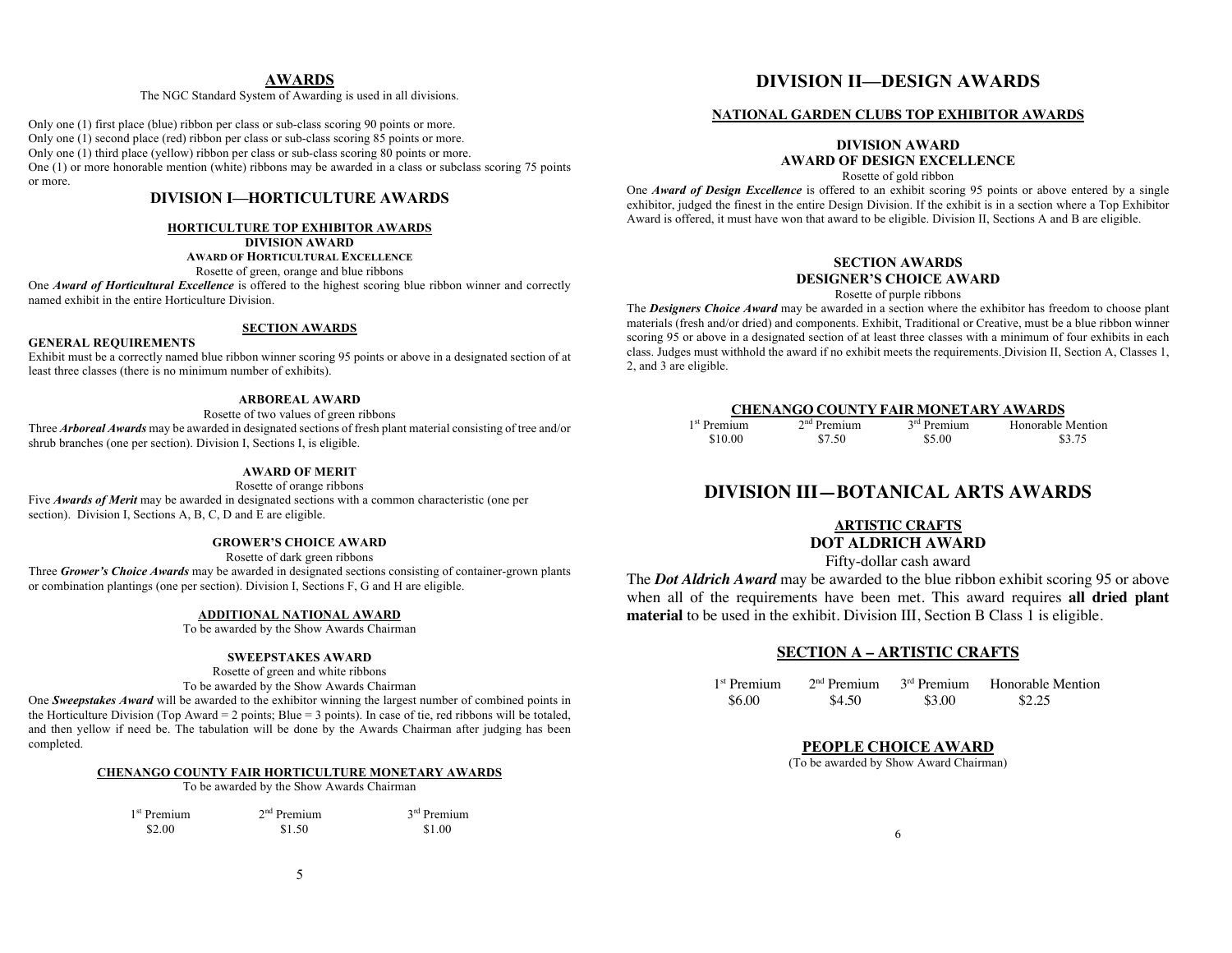# **DIVISION I – HORTICULTURE RULES**

1. Refer to the General Rules.

#### ENTRIES

- 2. When filling out registration entry forms in advance of the Fair, entrants need not specify the class in Division I, Sections A, B, C, D, E, and I. In this way the entrant may choose flowers and foliage that are at their peak at time of judging. If entering by computer, please bring 3 copies of entry form.
- 3. Entry fee for all horticulture is .20 (twenty cents) per class entered.
- 4. All entry cards MUST be filled out in advance, in pencil, typed, or waterproof ink. Address labels may be used. Entry cards may be obtained at the fair office when submitting registration forms.
- 5. All exhibits must be labeled on entry cards with correct binomial name or by its currently accepted scientific identification to be eligible for a Top Exhibitor Award (HB p53-54, 57). Variety and/or cultivar may be added when available. Common name may also be given. Those without the required names may only receive place ribbons.
- 6. Exhibitor may make more than one entry per class or subclass, provided each is of a different genus, species, variety, cultivar, type, size or color.
- 7. All entries must be approved by the Entries and Classification Chairmen before being placed by the Placement Committee. Any entry that cannot be altered to conform may be marked "Not for Competition" and set aside by the Entries Chairman.
- 8. Containers and wedging material will be furnished by the Show Committee for Division I, Sections A, B, C, D, E, & I. Double potting is allowed in Divisions I, Sections F, G & H.
- 9. The Classification Chairman reserves the right to subdivide classes by genus, species, variety, cultivar, type, size and/or color after entries are closed. Judges may not subdivide but may advise the Classification Chairman to do so.

#### **EXHIBITS**

- 10. All specimens must be fresh plant material grown by exhibitor.
- 11. No wiring, oiling, plant shine or artificial coloring that may change the natural color and texture is permitted.
- 12. Cut annuals and biennials must have been in exhibitor's possession from seeds, cuttings or immature plants, perennials for at least 60 days, bulbous blooms from planting of bulb, tuber, corm, etc., or at least 60 days. (Cut specimens should be submitted in water to the entry table).
- 13. Stems of cut specimens should be in proportion to their blooms; size of blooms should be typical of the variety; in a class of three of a variety, uniformity in form, size and color is desirable. Only foliage attached to a flower stem is permitted. Cut specimens should not have any foliage below the water line. Tree and shrub branches must have several nodes and be no longer than 30", with an apical tip. There is no minimum length.
- 14. Container-grown plants (see definition below) must have been in exhibitor's possession for at least 60 days. Containers are measured by the top inside diameter.
- 15. Multiple or combination plantings must have been in exhibitor's possession and growing together for at least 6 weeks prior to the Show.
- 16. All plants in a combination planting must have compatible cultural requirements with respect to planting medium, water, fertilizer, temperature, and light (HB p59).
- 17. Self-multiplying and other multiple plants are permitted in container grown plants unless prohibited by the class.

#### JUDGING

18. Judging will follow the Handbook for Flower Shows 2017 Revised Edition Scale of Points for Horticulture (HB p129), and/or updates in the National Gardener (NGC.com).

#### **SCALES OF POINTS (**HB pp. 129-130)

#### **All Cut or Container-Grown Horticulture Specimens and Collections** (Arboreal, Flowering, Foliage)

| CRITERIA | <b>VALUE (POINTS)</b> |
|----------|-----------------------|
|          |                       |
|          |                       |
|          |                       |
|          |                       |

#### **Peak of Perfection**

#### **Grooming/ Staging**

**TOTAL………………………………………………100**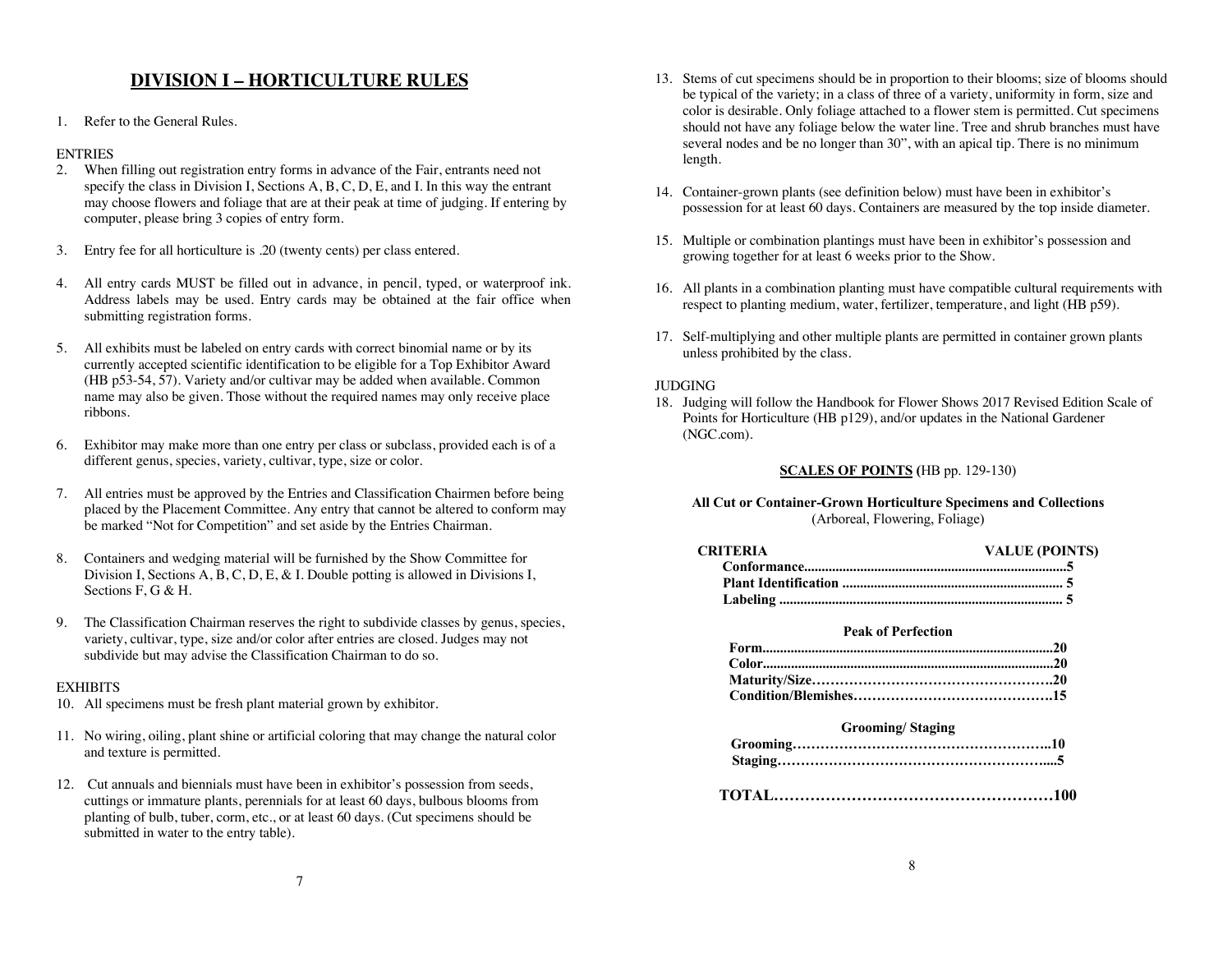#### **DIVISION I: HORTICULTURE**

Eligible for **Award of Horticulture Excellence**

#### **HORTICULTURE SECTIONS AND CLASSES**

 [NB: Classes alphabetized according to Common Names to ease public participation. The Latin (botanical) name of the plant is included in parenthesis to educate  $\&$  encourage the public to be familiar with the botanical name & the descriptive nature of the nomenclature].

 **Section A. Annuals** Eligible for **Award of Merit** Class 1. Bachelor's Buttons (*Centaurea cyanus),* 3 blooms Class 2. Calendula **(***Calendula officinalis*), 1 bloom Class 3. Cleome (*Cleome)*, 1 stem Class 4. Cosmos (*Cosmos bipinnatus),* 1 bloom Class 5. Marigold *(Tagetes, spp)* a. French Marigold, 1 stem 1. orange 2. yellow 3. bi –colored b. African Marigold, 1 stem 1. orange 2. yellow 3. white Class 6. Nasturtium (*Tropaeolum majus*), 3 stems Class 7. Pansy (*Viola x wittrockiana*), 3 blooms Class 8. Petunia (*Petunia x hybrida*), 1 spray/stem a . single b. double c. bicolor Class 9. Snapdragon (*Antirrhinum majus*), 1 spike Class 10. Sunflower (*Helianthus, spp*), 1 bloom a. bloom under 6" b. bloom 6" and over Class 11. Zinnia (*Zinnia, spp*) a. under 2", one stem; disbudded b. 2" and over, 1 bloom; disbudded Class 12. Any other flowering annual not mentioned above a. spike form - 1 stem b. spray form - 1 stem c. solitary form - under 2", 3 blooms or 2" and over, 1 bloom Class 12i. Any decorative foliage or non-flowering annual

# **Section B. Perennials, Flowering** Eligible for **Award of Merit**  Class 13. Balloon Flower (*Platycodon grandiflorus*), 1 stem Class 14. Bee Balm (*Monarda didyma*), 1 stem Class 15. Blanket Flower (*Gaillardia pulchella*), 3 blooms Class 16. Coneflower (*Echinacea, spp*), 1 stem a. purple b. white c. red<br>d. yellow e. any other color e. any other color Class 17. Coreopsis (*Coreopsis, spp*), 3 stems Class 18. Daylily (*Hemerocallis, spp*), 1 scape with buds a. yellow b. peach, pink or mauve c. red, purple d. orange e. any other color Class 19. Delphinium (*Delphinium, spp*), 1 spike Class 20. Globe Thistle (*Echinops, spp*), 3 blooms Class 21. Phlox (*Phlox paniculata*), 1 stem a. pink b. white c. any other Class 22. Rudbeckia (*Rudbeckia, spp*), 1 stem a. Black-eyed Susan (*R. hirta*) b. any other Class 23. Yarrow (*Achillea, spp*), 1 stem a. yellow b. any other Class 24. Any other perennial not mentioned above a. spike form, 1 stem b. spray form, 1 stem c. solitary form 1. under 2", 3 blooms 2. 2" and over, 1 bloom **Section C. Perennials, Non-Flowering, Decorative Foliage** Eligible for **Award of Merit**  Class 25. Artemisia *(Artemisia, spp)* 1 stem Class 26. Coralbells (*Heuchera, spp),* 1 leaf Class 27. Hosta (*Hosta, spp)*, 1 leaf a. small (up to 3" across) b. medium (3" up to 6" across) c. large (6" up to 8" across) d. extra-large (over 8" across) d. extra-large (over 8" across)

Class 28. Any other perennial decorative foliage not mentioned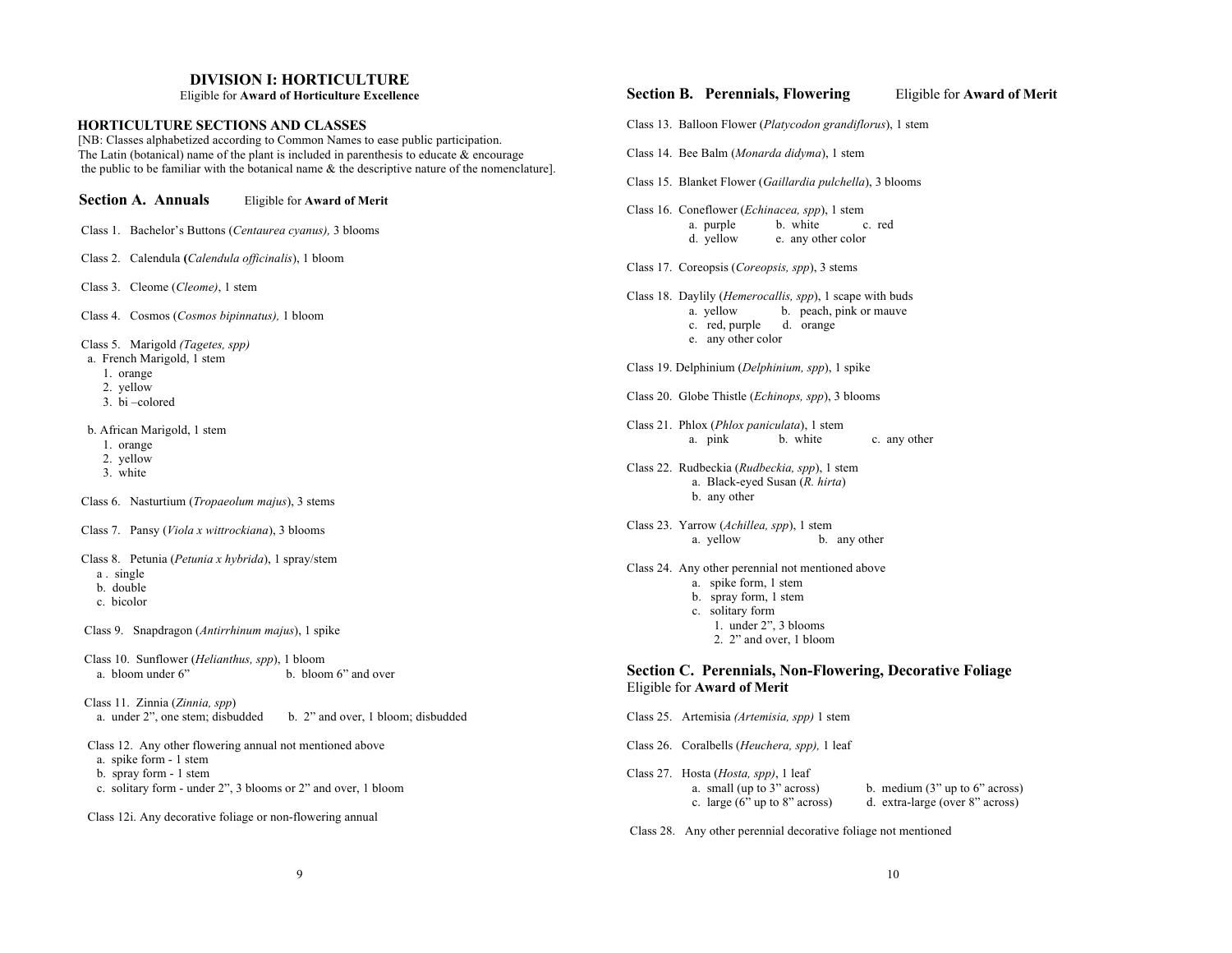#### **Section D. Bulbs, Corms, Tubers, Rhizomes**  Eligible for **Award of Merit**

Class 29. Dahlia (*Dahlia, spp*) a. under 3" any color, 1 bloom b. 3" and over, any color, 1 bloom Class 30. Gayfeather (*Liatris, spp*), 1 spike

Class 31. Gladiolus (*Gladiolus, spp*), 1 spike a. yellow/green b. orange/salmon c. pink d. white e. any other color

- Class 32. Lily (*Lilium, spp*), 1 stem a. Lilium lancifolium b. Oriental hybrid c. any other hybrid
- Class 33. Any other bulbous plant of merit
	- a. spike, 1 stem b. spray, 1 stem
	- c. solitary, 2" and over, 1 stem; under 2", 3 stems

#### **Section E. Roses** *(Rosa, spp)* Eligible for **Award of Merit [Roses are to be exhibited with two to five sets of leaves]**

Class 34. Hybrid Tea, 1 stem with 1 bloom; disbudded

Class 35. Floribunda, 1 spray

Class 36. Miniatures, 1 bloom

Class 37. Any other rose of merit, 1 bloom or 1 spray

#### **Section F. Flowering Container-grown Plants** Eligible for **Grower's Choice Award**

Class 38. Flowering plant, single crown, in container not to exceed 6" diameter

Class 39. Flowering plant, single crown, in container over 6", not to exceed 12" in diameter

Class 40. Flowering plant, 1 cultivar in hanging container not to exceed 16" in diameter

#### **Section G. Non-flowering Container-grown Plants** Eligible for **Grower's Choice Award**

Class 41. Non-flowering plant, single crown, in container not to exceed 6" in diameter

- Class 42. Non-flowering plant, 1 cultivar, in container not to exceed 12" in diameter
- Class 43. Non-Flowering plant, 1 cultivar in hanging container not to exceed 16" in diameter

#### **Section H. Combination Plantings** Eligible for **Grower's Choice Award**

Class 44. Planter with 3 or more foliage species, container not to exceed 16" in diameter

Class 45. Planter with 3 or more flowering species, container not to exceed 16" in diameter

Class 46. Planter with 3 or more combination flowering and foliage species, container not to exceed 16" in diameter

Class 47. Dish Garden with 3 or more succulent species, container not to exceed 14" in diameter

#### **Section I. Flowering Trees/Shrubs** Eligible for **Arboreal Award** (see Horticulture Rule no.13)

Class 48. Flowering deciduous tree, 1 branch

Class 49. Hydrangea (*Hydrangea spp.)*, 1 stem a. cone-shaped flower b. round flower c. any other hydrangea

Class 50. Flowering shrub other than Hydrangea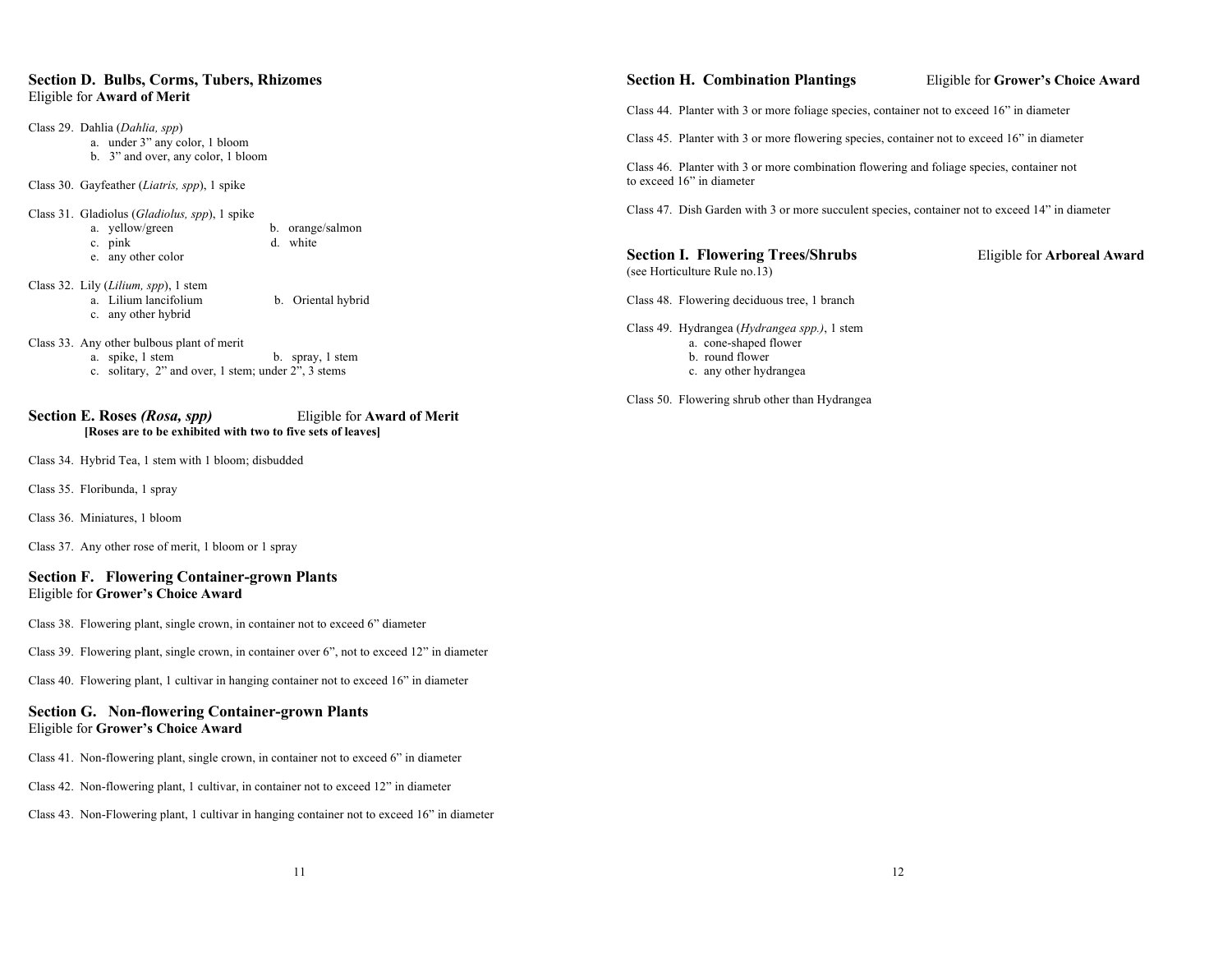# **DIVISION II – DESIGN RULES**

1. Refer to the General Rules.

#### **ENTRIES**

2. Only one entry is permitted by an exhibitor in each class, but the exhibitor may enter more than one class.

3. Entry fee for Design Division is \$1.00 per class entered; unless otherwise indicated.

4. All entries must be passed by the Classification and Entries Chairmen before being placed by the exhibitor.

5. Any exhibitor unable to fulfill his/her commitment must provide a substitute and also notify the Entries Chairman.

6. All plant material is to be listed on the reverse side of the entry cards. Common names may be added.

#### **EXHIBITS**

7. All designs must be created by the exhibitor but plant material may be from any source within the guidelines of General Rules 12 and 13. Exhibitors may use a 3x5 card with an interpretation of the title.

8. Cut fruits and vegetables are permitted only if sealed. (HB p189)

9. Some plant material must be used in every exhibit.

10. All staging will be provided by the Show Committee unless otherwise stated in specific classes.

11. Exhibitors may use table coverings, placemats, underlays and/or backgrounds unless otherwise stated in specific classes.

12. China and crystal patterns (if known) used in table designs should be listed on a 3x5 card.

13. Flatware is permitted. If used, plastic, wood or inexpensive metal is suggested.

14. American flag and other national flags are not permitted to be used within any design.

15. Religious symbols used must be displayed in a respectful manner and in accordance with policies of local religious organizations.

16. Landscapes and/or scenes are not permitted in the Design Division.

17. Items in the Handbook for Flower Shows 2017 Revised Edition on p80-81 are allowed unless prohibited by the schedule rules (See General Rules 12, 13, 14 and Design Rules 7  $\&$  13).

18. Tables and pedestals will be supplied by Show Committee for all classes.

19. Judging will follow the handbook for flower shows 2017 revised edition and National Gardener. Updates Scale of Points for Design. These are included in the schedule. (HB p130)

#### **SCALE OF POINTS: ALL DESIGNS**

| <b>Conformance</b> (to schedule requirements)            |    |
|----------------------------------------------------------|----|
| To Type                                                  |    |
| To Schedule Requirements                                 |    |
| <b>Design Principles</b>                                 | 48 |
| <b>Selection of Components</b>                           |    |
| <b>Organization of Components</b>                        |    |
| <b>Expression</b> (interpretation of class by exhibitor) |    |
| Distinction (marked superiority in all respects)         | 14 |
| <b>TOTAL</b>                                             |    |

# **DIVISION II: DESIGN**

#### **"FUN AT THE FAIR"** Eligible for **Award of Design Excellence**

 **Section A (**Eligible for Designer's Choice Award) Class 1. "Ring Toss" 4 entries

 A Creative Design staged on a white pedestal 18"square x 42"H, placed in front of a white wall within a 24"square floor space. Design may extend beyond and down from top surface of the pedestal, but not to exceed the frame of reference. Pedestal to be provided by the committee. Designer's choice of plant material, underlay and other components.

# Class 2. "Tractor Pull" 4 entries A design staged in a winged niche 24"W x 40"H x 18"deep, set on a table 29"

 from the floor. Designer's choice of style, plant material, staging panel/s, underlay and other components.

#### Class 3. "Moooo" 4 entries

 A Framed Spatial Design staged inside a black frame 30"W x 40"H x 6"deep, set on a table 29" from the floor. Frame and table provided by the committee. Designer's choice of plant material and other components. Framed Spatial Design is a Creative Design organized as a single unit suspended in a frame or frame-like structure. No actual movement is permitted, but motion is implied. Height and width of the design are defined by the frame, but design may exceed the depth of frame. (HB, p74)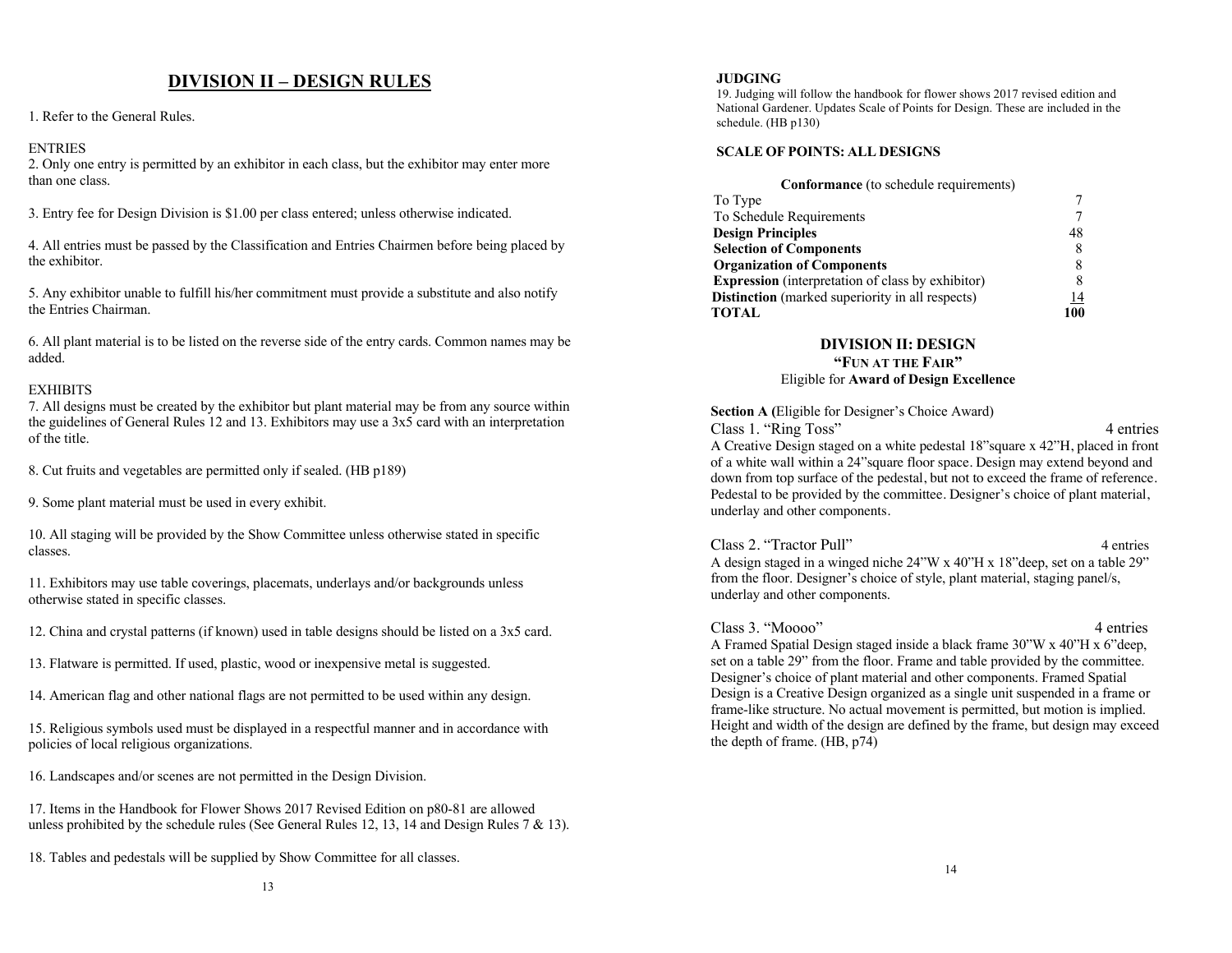Class 4. "Crops Up! From Farm to Table" 4 entries A design staged on a barrel with a top of 24" diameter, placed 32" from the floor. Design may be viewed from all sides. Barrel will be covered with black underlay provided by the committee. Designer's choice of style, plant material, additional underlay and other components.

#### **Section B**

 Companion Design Class: "Fireworks" 4 entries A design staged on a barrel with 36" diameter top, 32" from the floor. Barrel will be covered with black underlay, provided by the committee. Designers' choice of style, plant material, additional underlay and other components. Each entry in the Companion Design Class is to be completed by 2 individuals working together to create a single design. (HB, p79). Eligible for **People's Choice Award.** 

#### **DIVISION III—BOTANICAL ARTS RULES**

#### **SECTION A--ARTISTIC CRAFTS RULES**

- **1.** Refer to General Rules.
- 2. **Entry fee for Artistic Crafts Division is \$0.60 (sixty cents) per class entry.**
- 3. Exhibit must contain only dried plant materials, which may be treated or embellished.
- 4. No artificial, endangered or locally invasive plant materials may be used. (See List, p21-22)
- 5. A card listing plant material must be included with all artistic craft entries.

6. Judged by the Artistic Crafts Scale of Points.

#### **SCALE OF POINTS ALL DESIGNS**

| Conformance             | 25              |
|-------------------------|-----------------|
| Design                  | 30              |
| Craftsmanship/Technique | 25              |
| Distinction             | $\overline{20}$ |
| TOTAL                   | 100             |

#### **DIVISION III: BOTANICAL ARTS**

#### **Section A: Botanical Horticulture**

Class 1. "Petting Zoo" Open

 A Fairy Garden. An imaginative miniature landscape/garden scene a container, not to exceed 12" in diameter. All types of accessories permitted. Emphasis is not necessarily on plant material, but some live plant material/s must be included. Each specimen should be correctly and clearly labeled with the current scientific designation and in a manner to easily identify the specimen's location in the garden. A single chart or individual placards may be used. (HB p92)

#### **Section B: Botanical Design**

 Class 2. "Blue Ribbon Harvest" 4 entries A Vertical Swag using all dried plant material, not to exceed 14" wide x 27" long. Swags will be hung on a white wall; committee will provide the hangers. Contrived or fantasy flower forms permitted. Contrived flowers constructed of dried plant material must appear as obvious "fantasy" flowers and/or foliage. Eligible for **Dot Aldrich Award.** 

# **NOTES DIVISION I: HORTICULTURE DEFINITIONS**

 **Bloom**: An individual flower.

 **Combination Plantings**: A group of three (3) or more botanically different plants with similar cultural requirements such as light, water & humidity. Naturalistic accessories permitted but must be in scale with plantings and container, and theme appropriate to the plants. (HB p59).

 **Container-Grown**: A single species grown in a container. 1. Self-multiple—multiple shoots rising from the root system. 2. Multiple planting—more than one (1) plant of the same cultivar and color are combined in the container to improve the overall appearance of the planting. (HB p58).

 **Deciduous**: Those trees or shrubs which shed their leaves at the end of the growing season.

 **Decorative Foliage**: Plant material that is grown and/or exhibited for its beauty of its foliage. Flowers may be present, but are inconspicuous or of minor importance.

 **Dish Garden**: A miniature landscape in an open low-volume shallow container. Must meet the requirements of combination plantings listed above. (HB p59)

 **Flower Form** : Growth habit of a flower.

- a. **Flat, round or solitary**, *e.g.,* marigold, zinnia
- b. **Spike**: lengthened flower cluster in which the flowers are nearly stemless, e.g. gladiolus, snap-dragons
- c. **Spray**: group of florets on a branched stem, each on its own pedicel, e.g., columbine, statice.

 **Node**: The place on a stem where a leaf, shoot, branch, or flower arises.

 **Planters:** A grouping of plants in an indoor or outdoor container. Must meet the requirements of combination plantings listed above. (HB p59)

 **Scape**: Leafless flower stalk arising from the ground, e.g. daffodil, daylily.

 **Specimen**: Individual plant/s or plant part entered in a flower show, *e.g*., cut bloom, container grown plant, and cut decorative foliage.

 **Stem**: The leaf-bearing and flower-bearing support structure of a plant.